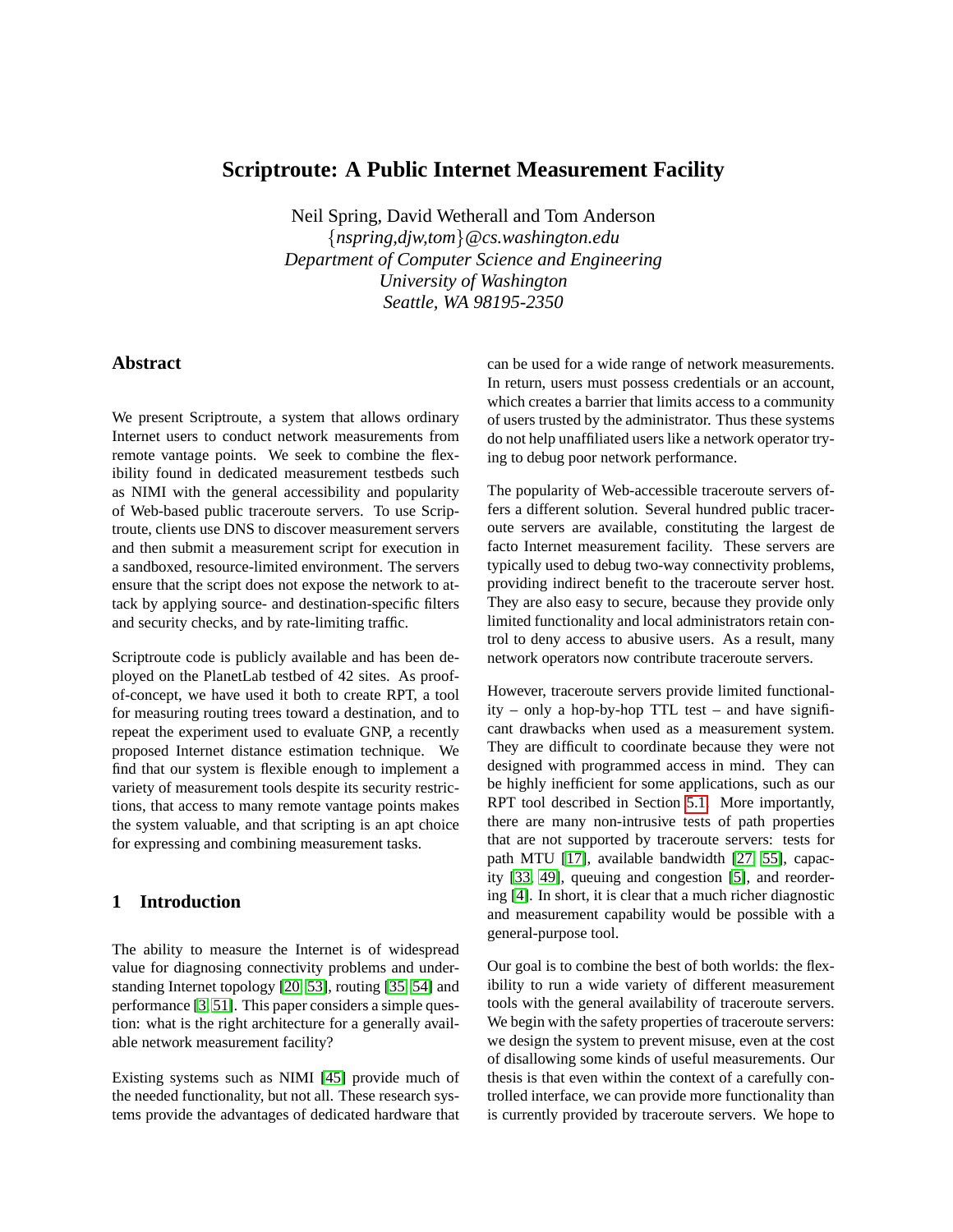succeed to the point where administrators will find it to their advantage to host a Scriptroute server in place of their current traceroute server.

We call our system Scriptroute. We use scripting to facilitate the implementation of measurement tools and the coordination of measurements across servers. For example, traceroute can be expressed in Scriptroute in tens of lines of code (Section [3\)](#page-4-0), instead of hundreds; and tasks can be combined across servers in hundreds of lines (Section [5\)](#page-9-1) instead of the thousands required in a previous project [\[53\]](#page-13-0). For security, we use sandboxing and local control over resources to protect the measurement host, and rate-limiting and filters that block known attacks to protect the network. Further, because network measurements often send probe traffic to random Internet hosts and administrators sometimes mistake measurement traffic for an attack, we provide a mechanism for sites to block unwanted measurement traffic.

While none of the pieces of the design are particularly new (e.g., others have sandboxed foreign code [\[18,](#page-12-5) [23\]](#page-12-6)), we believe that the result is novel and can substantially improve our ability to make safe, flexible remote measurements. Further, part of our goal is to spark a debate as to how a network measurement facility should be architected. Because we could have made different design choices, we see our system as only one design point in the space of network measurement service architectures. More broadly, given the rising popularity of various forms of widely accessible remote execution facilities, e.g., Akamai, .NET, and seti@home, our work provides an example of how to balance the tradeoff between security and flexibility in this new class of systems.

We have implemented the Scriptroute design and deployed it on servers across 42 PlanetLab sites. The Scriptroute code is publicly available [\[52\]](#page-13-9) and can be used for local measurement script development or for participation in the global system. To test the system, we have used this initial deployment to run RPT, a tool we created to measure routing trees around a destination, and to repeat the experiment used to evaluate GNP [\[40\]](#page-13-10), a recently proposed Internet distance estimation technique. We find that our system will be flexible enough to implement a variety of new measurement tools despite its security restrictions, that access to many remote vantage points makes the system valuable, and that scripting is an apt choice for expressing and combining measurement tasks.

The rest of the paper is organized as follows. We describe our goals and approach in the next section and

| <b>Measurement Tool</b> | Measures             | Support                     |
|-------------------------|----------------------|-----------------------------|
| pathchar [25]           | Hop-by-hop b/w       |                             |
| pchar [34]              | Hop-by-hop b/w       | $\mathcal{J}^1$             |
| clink $[15]$            | Hop-by-hop $b/w$     | $\mathcal{N}^1$             |
| pathrate [13]           | Bottleneck b/w       |                             |
| pathload [27]           | Available b/w        |                             |
| sprobe [49]             | Bottleneck b/w       |                             |
| nettimer $[33]$         | Bottleneck b/w       |                             |
| bprobe [6]              | Bottleneck b/w       |                             |
| cprobe [5]              | Congestion           |                             |
| traceroute $[26]$       | Path and RTT         |                             |
| tcptraceroute [56]      | Path and RTT         |                             |
| ping                    | Round trip time      |                             |
| zing [45]               | Poisson RTT          |                             |
| ally [53]               | Alias resolution     | $\mathcal{J}^2$             |
| tbit $[41]$             | End-host TCP impl.   | $\mathcal{J}^2$             |
| king [21]               | <b>Estimated RTT</b> | $\mathcal{J}^2$             |
| nmap [16]               | End-host services    | $\mathcal{J}^2$             |
| treno $[37]$            | TCP b/w              | $\chi^3$                    |
| wping [36]              | TCP b/w              | $\chi^3$                    |
| iperf [55]              | TCP b/w, loss        | $\chi^3$                    |
| netperf [29]            | TCP b/w              | $\chi^3$                    |
| ttcp                    | TCP b/w              | $\chi^3$                    |
| sting $[50]$            | One-way loss         | $\chi^4$                    |
| fsd [19]                | Router processing    | $\boldsymbol{\mathsf{x}}^5$ |

May require an excessively high rate of traffic to execute quickly, which would be limited by policy.

- <sup>2</sup> Measures end host properties: supported, so may simplify development, but unnecessary.
- $3$  Must keep a window of packets in flight, so are not supported by our synchronous interface.
- 4 Supported by design, but unimplemented: requires safe raw sockets [\[47\]](#page-13-20) or kernel firewall support.
- <span id="page-1-0"></span><sup>5</sup> Requires address spoofing.

Table 1: Some active measurement tools supported by the design.

the design of our system in Section [3.](#page-4-0) We present implementation details such as the default configuration in Section [4.](#page-7-0) We evaluate our approach using two applications as case studies in Section [5,](#page-9-1) then conclude.

## **2 Goals and Approach**

In this section, we describe our design philosophy and the approach that follows from it.

### **2.1 Philosophy**

Our high-level goal is to foster the deployment of a community platform for distributed Internet measurement.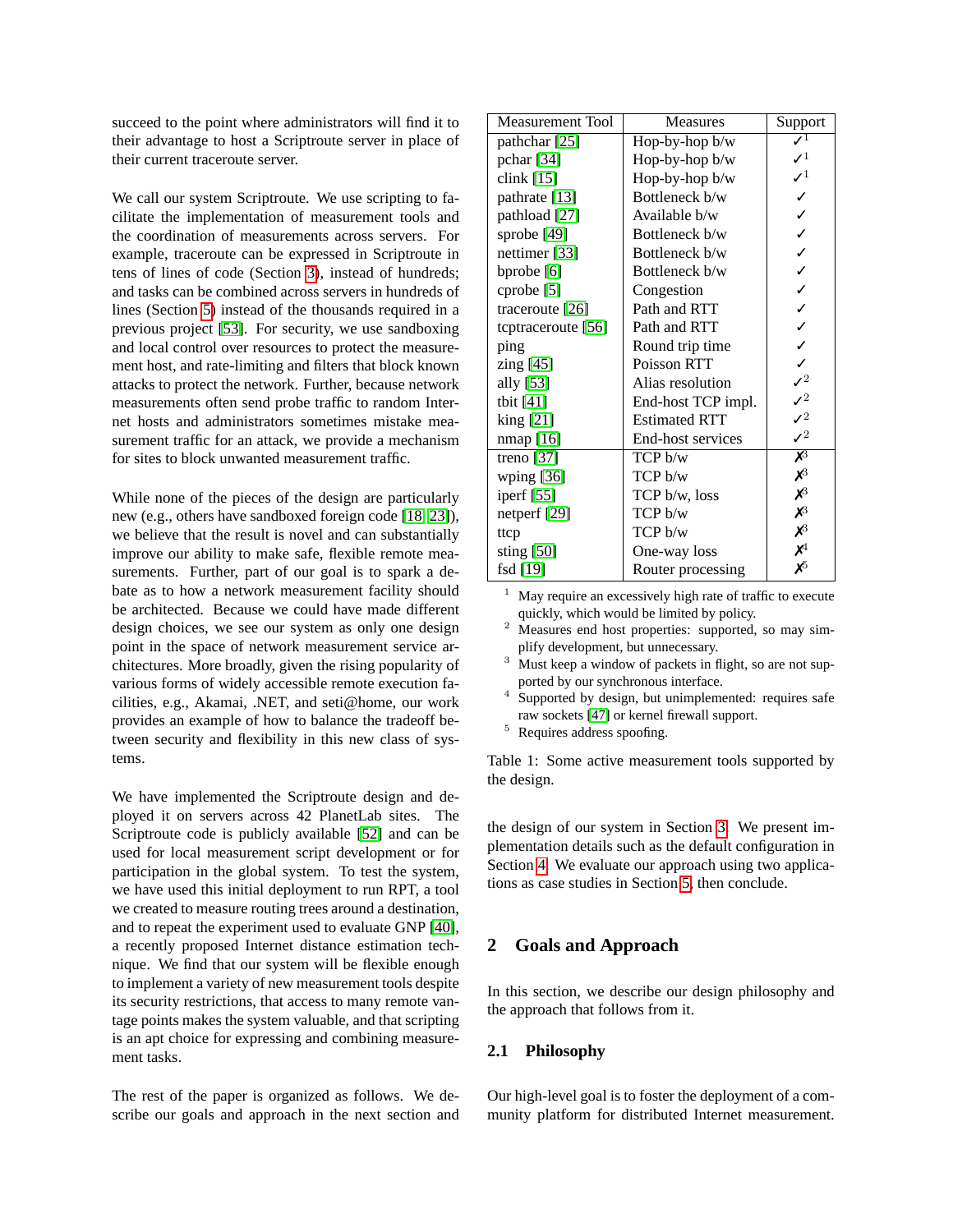To be provided by the community, this platform must allow different organizations to manage their own portions of the infrastructure. To be of broad use, this platform must see widespread deployment to provide many measurement vantage points. To be of lasting value, this platform must be capable of hosting new measurement techniques.

While these goals are straightforward, achieving them is not: many promising systems fail to achieve widespread adoption. We observe two salient characteristics in successful collaborative systems, such as Gnutella and the Web. First, they are open: all users may contribute and participate. Second, they are valuable to the participants: there is benefit to both service users and providers.

Our philosophy is derived from interpreting these qualities in our domain of network measurement. To be open, we take the position that all users must be able to obtain useful levels of service by default and with negligible prior investments. If all users are authorized to obtain the same service then, just as a public Web server, there is no need to authenticate users further than their IP address. To provide value, we observe that the most compelling use of measurement staples such as traceroute and ping is not for network research, but for operational purposes. Indeed, the array of public traceroute servers is heavily populated by ISPs providing vantage points from which they may check routing and connectivity. We thus seek to seed our system with operationally useful measurement tools.

This philosophy leads to the essential conflict in the design of our system: flexibility versus security. Flexibility is required if we are to support unforeseen measurement tools. At the same time, supporting unauthenticated users poses serious security concerns. To be deployed, Scriptroute cannot serve as a vehicle that facilitates denial-of-service attacks on third parties, nor can it expose its host to attack. We next describe our approach to flexibility, then security.

#### **2.2 Flexible Measurement Tools**

Our goal is to provide Scriptroute servers with sufficient extensibility mechanisms that they can implement unanticipated measurement tools. While we cannot prove we can handle all possible new tools, we can design a system that supports their likely space. To define the space, we first considered existing active measurement tools, a sample of which (most from [\[11\]](#page-12-13)) is shown in Table [1.](#page-1-0)

We observe that existing tools send a wide variety of types and sequences of packets, with different timing patterns, and using different methods of data analysis. Most of the tools, including some that measure bandwidth, require only a modest level of bandwidth and processing to be useful, and they do not impose tight timing coupling between the reception of one packet and the transmission of the next. The variability in functional details and modest resource requirements of these tools lead us to an architecture where measurements are supported by shipping measurement code to Scriptroute servers. This code is then interpreted in a resourcelimited sandbox that includes an API for sending and receiving measurement packets and for reporting results back to the client.

We can also observe from Table [1](#page-1-0) that there is a class of tools that need not be supported from distributed vantage points. Tools such as tbit and nmap, for example, probe properties of the endpoint being measured. They can readily be run from any vantage point to obtain the desired measurement. Similarly, tools such as King [\[21\]](#page-12-10) work by finding unwitting proxy nodes as vantage points. These kind of tools are not targeted as part of the design of Scriptroute; we focus on tools that measure the properties of network paths that can only be observed by using Scriptroute servers themselves as vantage points.

## **2.3 Protecting Scriptroute Servers**

We require that Scriptroute servers not expose their host to unwanted attack, despite an architecture where measurements are scripted and servers execute them on behalf of unauthenticated (and hence untrusted) clients. There are two aspects to protecting servers: restricting access and controlling resource consumption.

To isolate measurements from the host system, servers execute measurement scripts in the strongest sandbox we can construct that provides only a very narrow interface for sending and receiving packets and communicating results to the client. The design of this resourcelimited sandbox is described in Section [3.](#page-4-0)

To ensure that measurement scripts do not consume enough resources to cause denial-of-service to the host, the Scriptroute server limits all aspects of measurement execution. Servers limit the duration, traffic rate, memory footprint, processor time, and number of concurrent measurements, reclaiming their resources as scripts terminate. Limits on the duration of measurements ensure that resources are replenished for subsequent measurements. Such limits prohibit long-lived experiments, but do away with allocation and reservation machinery. Similarly, measurements are not allowed access to local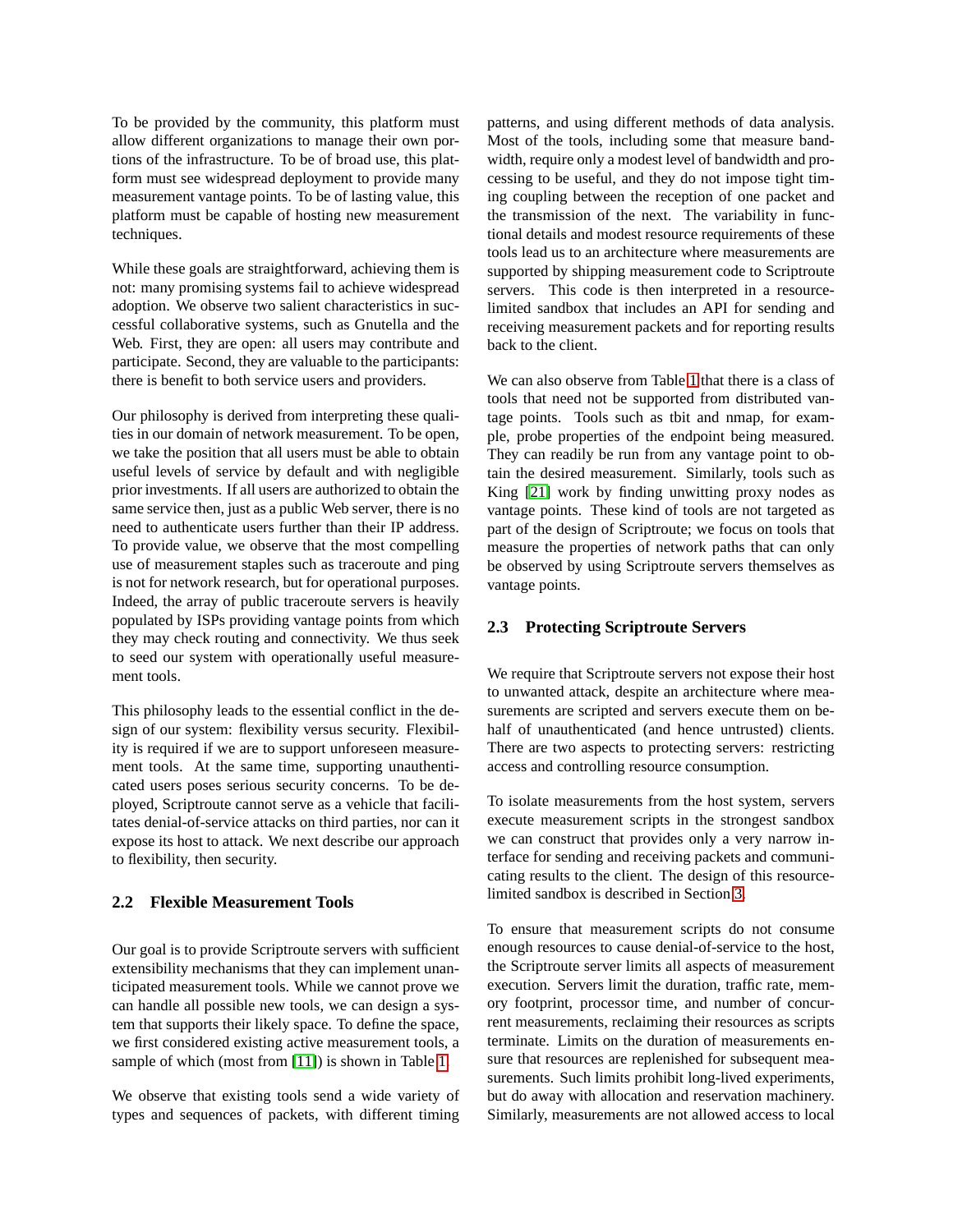| <b>Prevention Mechanism</b>  | <b>Attack Classes Prevented</b>                   |  |
|------------------------------|---------------------------------------------------|--|
| Verify packet is well-formed | Ping of Death [31]                                |  |
| Verify source address        | UDP packet storm using echo/chargen [8]           |  |
| Deny fragments               | Overlapping IP fragments with conflicting data[9] |  |
| Deny ICMP error messages     | Spurious host unreachable [12]                    |  |
| Deny broadcast               | Smurfing $[10]$                                   |  |
| SYNs rate-limited            | SYN flooding [7]                                  |  |
| Rate-limit traffic           | Packet flooding (e.g. flood ping)                 |  |

<span id="page-3-0"></span>Table 2: Attacks prevented by Scriptroute policy. The top half consists of well-known "magic" packet attacks that are prevented with filters. Flooding attacks are prevented by rate-limiting.

storage, which simplifies the system but requires that the client store all intermediate state. Taken together, these limits embody a "best-effort" service model, where the Scriptroute server executes measurements only when resources are available.

## **2.4 Preventing Network Attacks**

We require that Scriptroute servers not facilitate denialof-service attacks on other parties, either by acting individually or as a whole. Unfortunately, this is a tall order: most Internet hosts can be unwitting participants in a denial-of-service attack, and just one unexpected packet can be interpreted as an attack by an intrusion detection system or watchful administrator. Since new attacks are discovered in existing protocol implementations with disappointing regularity, we also cannot reliably filter out attack packets at servers (e.g., by using an IDS setup) without engaging in an arms race. Instead, we set a lower bar for Scriptroute, which is that it not increase the danger to third parties, either by amplifying or laundering attacks. Attack traffic is amplified when attackers can cause many packets (or much work) to reach the target by sending few packets (or doing little work) themselves, e.g., smurfing [\[10\]](#page-12-17). Attack traffic is laundered when attackers cause a third party to send a packet that is not traceable to the true attacker [\[44\]](#page-13-22).

To understand how to prevent attacks, we first considered the different kinds of attack traffic. A sample of known network attacks is listed in Table [2.](#page-3-0) We observe that these attacks fall into two classes: those that require only a few "magic" packets, and those that overwhelm targets with a flood of traffic or otherwise tie up system resources. We tackle each class differently. We also streamline the process by which recipients of unwanted measurement traffic can have it blocked.

To mitigate the first class of attacks, we block packets frequently used for attacks and infrequently needed for measurements, e.g., IP packets with broadcast destination addresses. The complete list is given in Section [4.2.](#page-8-0) We also provide accountability by ensuring that the source address of measurement traffic is that of the server and by logging client activity. The latter is possible because the TCP connection between client and server ensures that the client IP address is genuine. Together, these measures provide an identity chain that allows measurement traffic to be traced to its origin (at least, as far as Scriptroute is concerned) for more subtle attack packets that are not blocked. We note that "magic" packet attacks could be launched from anywhere in the network, probably with less effort and the same effect as via Scriptroute. That is, a Scriptroute server does not contribute to the vulnerability of the network.

The second class of attacks requires a sustained flood of traffic to arrive at the target. Our approach here is straightforward: we rate-limit measurement traffic to an acceptable, background level. This approach works well for the majority of measurement tools, many of which send small volumes of data at low rates to avoid altering the properties that they seek to measure. However, some measurement tools, primarily bandwidth estimators such as treno and pathchar, do send a large volume of highrate traffic. We cannot safely support them in their current form and instead are hopeful that recent work on bandwidth estimation such as pathload, nettimer, and sprobe [\[27,](#page-13-5) [33,](#page-13-7) [49\]](#page-13-8) will lead to lower rate, less intrusive tools.

We considered and discarded other approaches, such as "packet conservation," where high rates can be used, provided that send and receive traffic is roughly balanced. Unfortunately, while unbalanced traffic indicates a problem (such as high loss or deliberate discard), balanced traffic only indicates the absence of severe network congestion. Because of the best-effort nature of Internet services, request flooding (e.g., TCP connections, DNS requests) may consume nearly all available resources. Further, determining when traffic is too far out of balance is a task that depends on protocol semantics, such as delayed acknowledgements, and so it cannot be applied in a general way.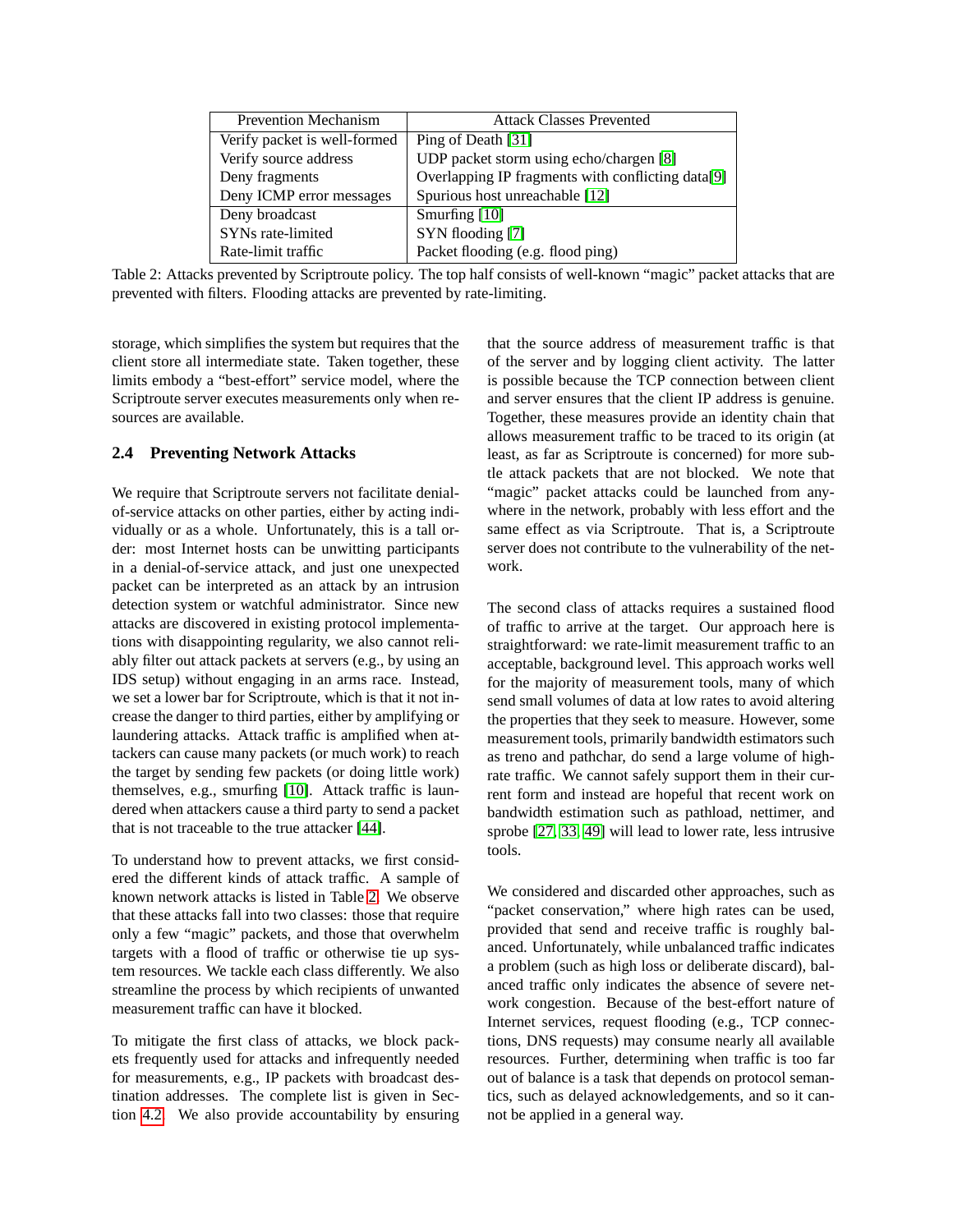

<span id="page-4-1"></span>Figure 1: Scriptroute components. Clients discover servers through DNS or HTTP. Clients then submit measurements scripts to a server front-end using HTTP, which executes a new interpreter as a CGI program. Scripts running within the Interpreter use the Send-train API to send probes and receive responses. Only the network guardian can access the network, after first checking that a destination filter does not block requested probes.

Rate limits prevent a single measurement from overwhelming a destination, but we must also prevent the collection of Scriptroute servers being used for distributed denial-of-service (DDOS). Again, our approach in the short term is to rely on a sufficiently low rate limit on individual measurement that does not provide clients with leverage in terms of attack bandwidth. That is, if Scriptroute servers do not significantly amplify attack traffic levels then they do not make DDOS attacks any easier to launch.

Again, we considered more sophisticated centralized or epidemic controls that would detect groups of servers sending large volumes of traffic to the same target, e.g., by requiring that permission tokens be obtained from a pre-determined controller before starting a bandwidthintense measurement. However, we realized that, even if the complexity issues associated with these controls can be managed, protection by destination IP address (or destination IP prefix) is not sufficient. This is because hosts other than the apparent destination can be saturated by attackers with a modest understanding of current network routes. That is, the target is not always apparent from the measurement traffic, and without a sophisticated understanding of network topology and routing, no centralized controller is in a position to prevent attackers from concentrating traffic. We expect this to be an area of further research as we gain experience.

## <span id="page-4-0"></span>**3 System Design**

In this section, we describe the components of the Scriptroute system, how these components communicate, and how a user submits a script for execution.

The set of cooperating components is shown in Figure [1.](#page-4-1) We separate these components for robustness and security: each performs a simple task, and compromising one does not help compromise others. The task of the front end Web server is to pass measurement scripts uploaded from clients to the interpreter for execution. The interpreter runs in a restricted environment and may fail by exceeding resource limits or by measurement script error. The interpreter's use of the Scriptroute API is carried by a local TCP socket to the network guardian. By separating the interpreter into its own process, it can fail without affecting the network guardian or front end. The network guardian is the only component that needs to be run with special permissions to read and write raw packets.

Each component also has a role in providing security, summarized in Figure [2.](#page-5-0) The front-end verifies that scripts are submitted from unforged IP addresses (via TCP handshaking) and prevents scripts from running too long or sending too much output. The interpreter provides flexibility in choosing what sort of probe packets to send and when, but restricts execution to a resourcelimited sandbox. The practice of combining a sandbox based on a safe language with a narrow interface is well established [\[2,](#page-12-19) [18,](#page-12-5) [23\]](#page-12-6). Finally, the network guardian enforces rate limits and packet filtering policy, and only permits responses to probes to be returned to the measurement script. The local administrator controls the resource limits and filtering policy.

We now describe the design of each of these components in the order visited by an executing measurement.

#### <span id="page-4-2"></span>**3.1 System Management**

Scriptroute servers publish their existence in a dynamically updated DNS database. This allows clients to find Scriptroute servers using descriptive host names, and servers to publish their feature set (e.g., software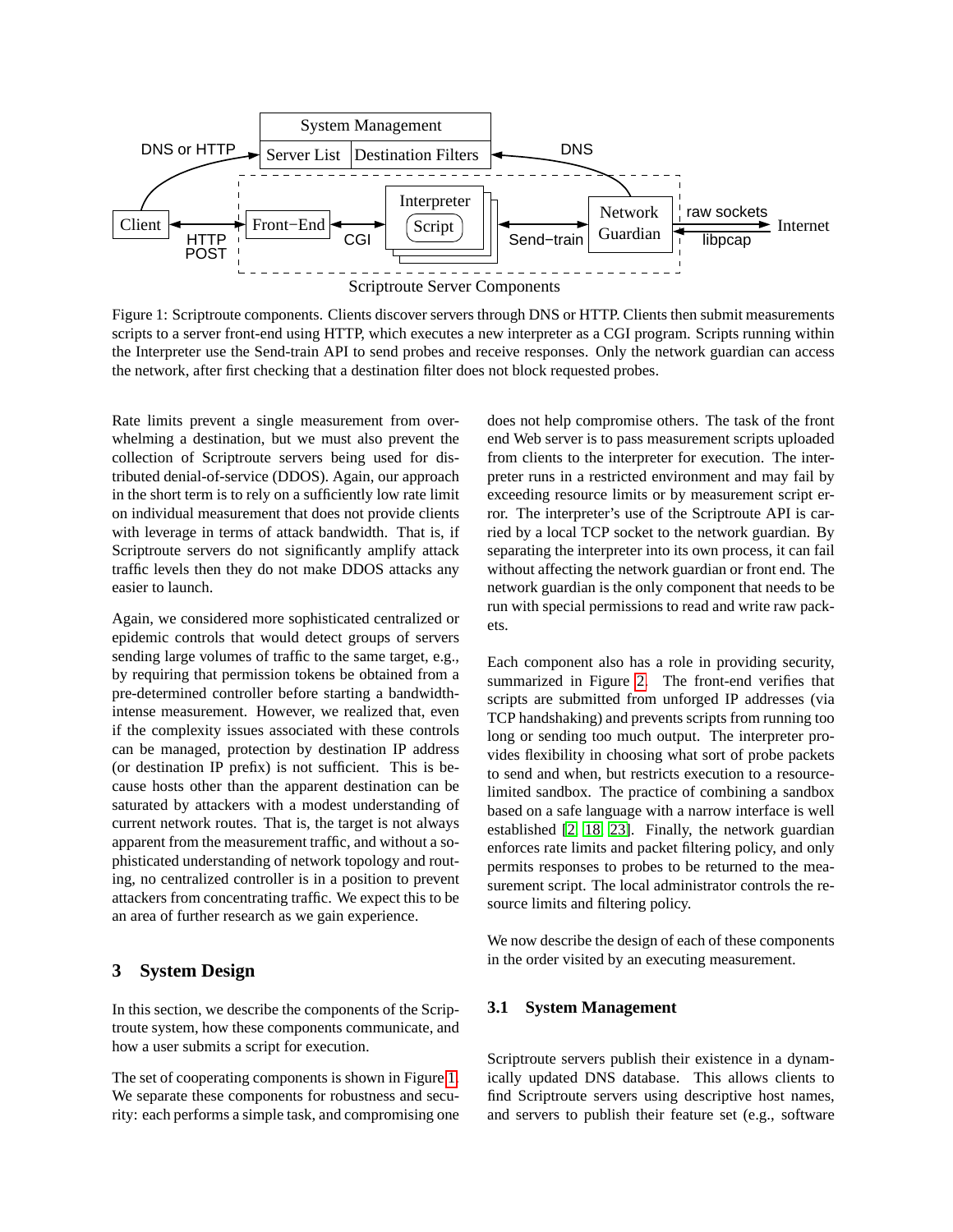|                     |                                            | Component: | Front-End                         | Interpreter                               | Network Guardian             |
|---------------------|--------------------------------------------|------------|-----------------------------------|-------------------------------------------|------------------------------|
|                     | Program:<br>thttpd $[48]$                  |            |                                   | srrubycgi                                 | scriptrouted                 |
| Service:            |                                            |            | Remote access via HTTP            | Flexible scripted execution               | Raw network access           |
| Main security role: |                                            |            | Sanitize script input             | Protect host from scripts                 | Protect network from traffic |
|                     |                                            |            | Provides empty chroot             | Interpreter safe mode                     |                              |
|                     |                                            | Integrity  |                                   | Runs as user "nobody"                     |                              |
| Features            | Host                                       |            |                                   | $\mathfrak{c}$<br>Limit: Processes, Files |                              |
|                     |                                            | Resources  | Limit script:<br>$\boldsymbol{a}$ | Limit: Memory, CPU time                   | Rate limit overall traffic   |
|                     |                                            |            | Length, Runtime, Output           |                                           | Limit running scripts        |
|                     | <b>TCP</b> handshake verifies<br>Integrity |            |                                   |                                           | Log all packets by client    |
| Protection          | Network                                    |            | client IP address                 |                                           | Filter dangerous packets     |
|                     |                                            | Resources  |                                   |                                           | Rate limit SYN packets       |
|                     |                                            |            |                                   |                                           | Rate limit by destination    |

 $a<sup>a</sup>$  thttpd provides these features by default, otherwise these limits would have to be enforced by the interpreter.

 $<sup>b</sup>$  Sandboxing scripts is not necessary when running an interpreter as a local user.</sup>

 $\epsilon$  Provides redundant protection to reinforce the safe mode against fork() and open().

<span id="page-5-0"></span>Figure 2: Scriptroute server components, annotated with their security roles and features that provide host and network security.



<span id="page-5-2"></span>Figure 3: Scriptroute DNS name space.

version.)<sup>[1](#page-5-1)</sup> Different Scriptroute servers may belong to different groups and use different DNS servers; ours is rooted at <scriptroute.org>. As shown in Figure [3,](#page-5-2) the name-space is separated into two subtrees: policy and servers.

The servers subtree returns pseudo-random lists of Scriptroute servers, optionally chosen by AS, country, or continent. This breakdown was chosen for convenience, but the complete database can be accessed from a dynamically generated Web page.

The policy subtree includes entries for measurement targets that wish to block unwanted measurement traffic. The goal of this repository is to restrict traffic from compliant Scriptroute servers in a single step. There are two ways to update this database. Individual targets can connect to a Web server and block measurement traffic back to their own IP address. Alternately email from a domain administrator is used for blocking traffic to entire IP prefixes. The Web interface provides a timely update when it is clear, by the TCP handshake, that a user of the target machine has requested a filter; changes are immediately propagated into the DNS policy subtree. The email-based interface deals with many hosts in the same administrative domain, but requires human verification before coarser filters are installed or removed.

#### **3.2 Server Front-End**

Each Scriptroute server runs an ordinary Web server on port 3355, which provides a gateway for script submission and administrative tasks. There are three main "pages" on the server: job submission, traceback, and informational.

The job submission page provides an HTTP POST interface for measurement script submission, then replies with the output of the measurement. Again, the TCP handshake demonstrates that the source IP address is valid to provide a measure of accountability. A convenient feature of thttpd [\[48\]](#page-13-23) is that it limits the execution time, size, and output of the script. We also limit the number of concurrent requests per client (1) and the number of concurrent requests overall (10). If the interpreter fails due to resource limits, the connection is closed signaling an error to the client. Unhandled exceptions in the measurement script itself are handled by the interpreter and returned to the client as text.

The traceback page provides limited access to the logs to reduce anonymity and prevent Scriptroute from "laun-

<span id="page-5-1"></span><sup>&</sup>lt;sup>1</sup>In contrast, traceroute servers are found using directories maintained by hand [\[32\]](#page-13-24) and research testbeds have a static host list.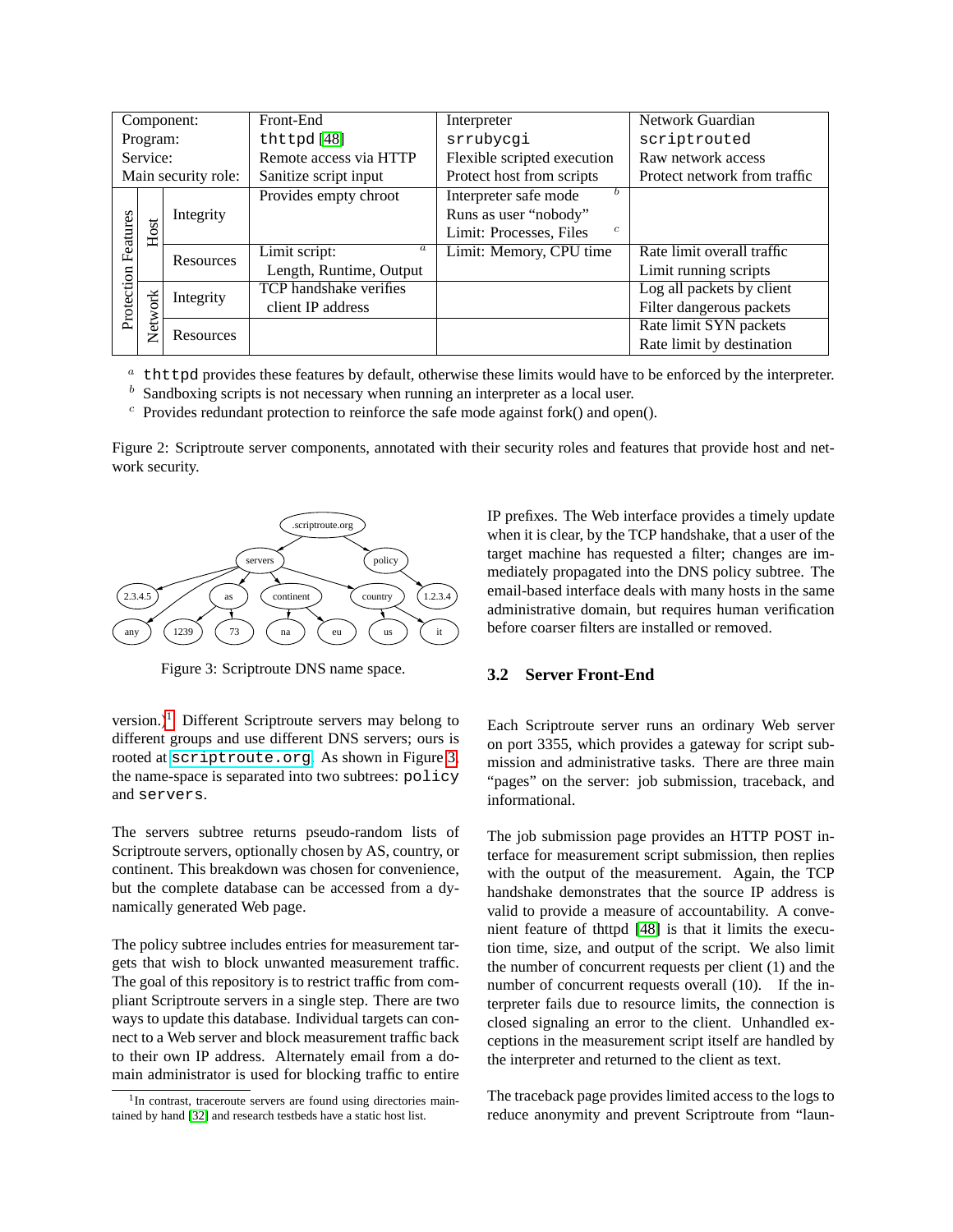```
#! /usr/local/bin/srinterpreter
probe = Scriptroute::Udp.new(12)
probe.ip_dst = ARGV[0]
unreach = false
puts "Traceroute to #{ARGV[0]} (#{probe.ip_dst})"
catch (:unreachable) do
  ( 1..64 ).each { |ttl|
    ( 1..3 ).each { |rep|
     probe.ip_ttl = ttl
     packets = Scriptroute::send_train([ Struct::DelayedPacket.new(0,probe) ])
      response = (packets[0].response) ? packets[0].response.packet : nil
     if(response) then
        puts '%d %s %5.3f ms' % [ ttl, response.ip_src, (packets[0].rtt * 1000.0) ]
        if(response.is_a?(Scriptroute::Icmp)) then
          unreach = true if(response.icmp type == Scriptroute::ICMP_UNREACH)
        end
      else
       puts ttl.to_s + ' *'
      end
      $stdout.flush
    }
    throw :unreachable if(unreach)
  }
end
```
<span id="page-6-0"></span>Figure 4: Traceroute, as implemented in Ruby for Scriptroute. For comparison, a stripped down version of traceroute [\[14\]](#page-12-20) is implemented in 200 lines of C.

dering" traffic. Specifically, it provides the tcpdumpformatted packets sent to particular IP addresses along with the address of the corresponding client.

Finally, the informational page provides information about the measurement traffic supported, how to contact the administrator of the server, how to learn more about Scriptroute, and how to add destination filters to block unwanted measurement traffic. So that administrators know where to look to when their systems receive unexpected measurement traffic, we encourage Scriptroute servers that also have a port 80 Web server to link this page, to direct concerns to the central management site.

#### **3.3 Script Interpreter**

The front end pipes submitted jobs to a scripting language interpreter in a new process. In our implementation, we chose Ruby, but any language that supports a strong sandbox can be used. The interpreter runs as a separate process so that it can fail independently: aggressive kernel resource limits are used to prevent significant resource consumption; when exceeded, the process terminates abruptly.

The interpreter provides access to the Scriptroute API and a simplified interface to packet contents, taking care of such details as network byte ordering. The measurement script can instantiate new packets, fill them in, then send them via the Send-train API call, which the interpreter translates into a socket connection to the network guardian. An example script implementing traceroute is shown in Figure [4.](#page-6-0)

The interpreter communicates to the network guardian using only the Send-train API. Send-train supports most network measurements by sending a train of probe packets and collecting their responses. The Send-train operation takes an array of (delay, probe packet) pairs as an argument, then returns an array of (time-stamp, probe packet, time-stamp, response packet) tuples. The observation is that most measurements send a train of probes (possibly just one) then wait for the responses and repeat.

## **3.4 Network Guardian**

The network guardian is responsible for limiting the rate of measurement traffic and regulating the type of packets sent. It combines destination-specific filters to block traffic as stored in DNS with the rate limits and additional filters configured by the local administrator.

To support the Send-train API, the network guardian is responsible for matching probes with their responses, which protects the host from measurement tools that might otherwise see unrelated traffic. Matching responses to probes is simple in the case of traceroute-like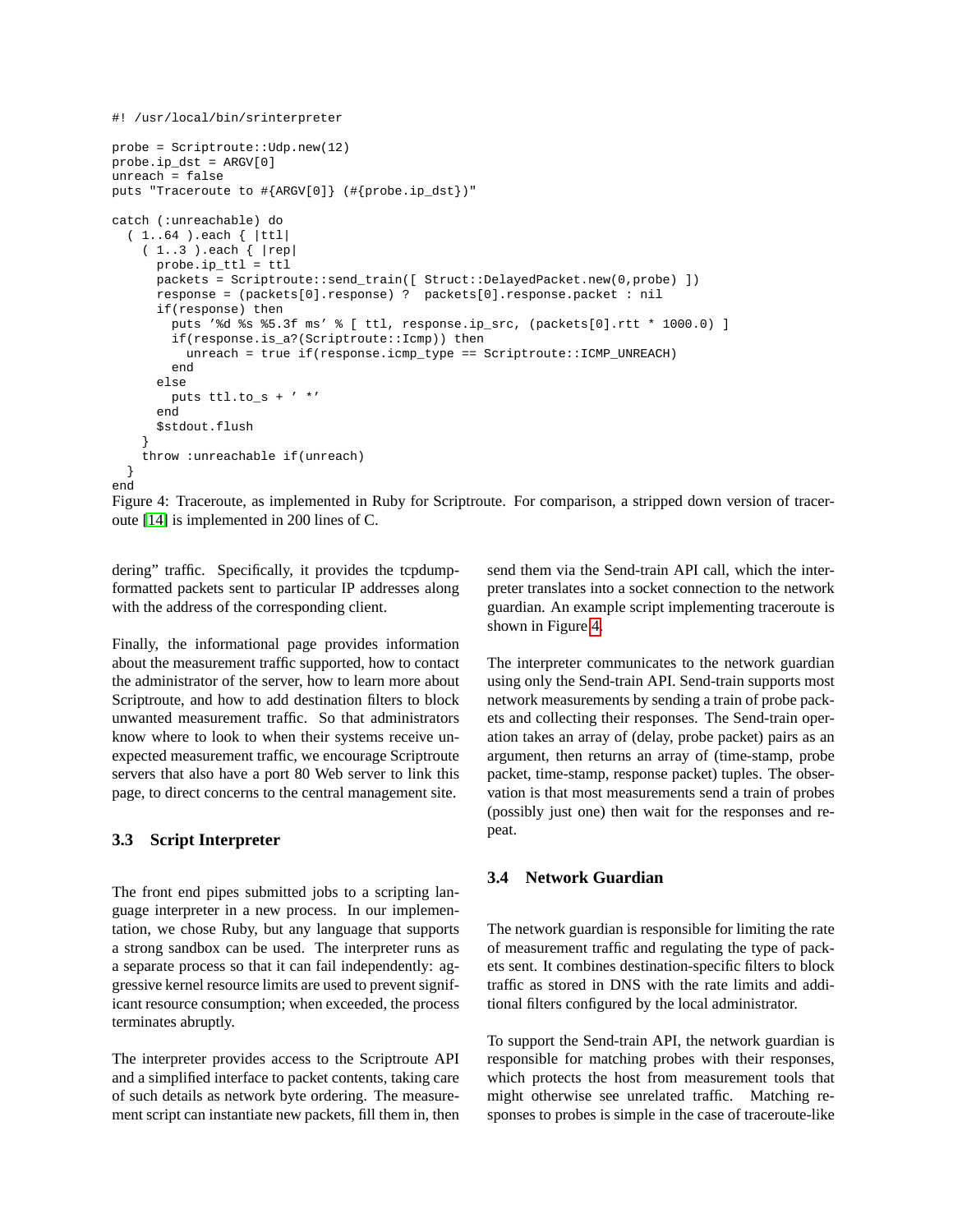UDP probes and ICMP error responses (which match the encapsulated header), ICMP echo request/response (which match the sequence number), and unsolicited TCP probes with TCP RST responses (which match the address, port, and sequence number). It is more complex for TCP connections, where we match responses to the earliest plausible probe.<sup>[2](#page-7-1)</sup>

The network guardian mediates access to the raw sockets and packet capture facilities of the kernel, so must be run "as root" or with special configuration. Finally, the network guardian logs sent and received packets with the client that requested the corresponding measurement. These logs can be used after the fact to infer what sort of traffic might have offended a remote site. We describe the policies enforced by the network guardian in detail in the next section.

### <span id="page-7-0"></span>**4 Implementation**

In this section, we describe the implementation of the interpreter and network guardian. We describe the default policy configuration that protects the network and destination hosts. The network guardian consists of 3,000 lines of C, and the interpreter adds another 600, calling on Ruby and tcpdump as libraries.

The system management interface is a combination of a Web server (thttpd), a DNS server (tinydns), and a small daemon that updates the zone file based on registration messages sent by servers and destination filters submitted by Web and email. Implementation details of this component are straightforward and not described further.

### **4.1 Script Interpreter**

The interpreter provides an environment to support measurement scripts and hand packet trains to the network guardian. It creates a sandbox with a name space that includes the Scriptroute API and class definitions for standard packet types.

The class-based packet interface simplifies development by attending to details such as network byte ordering and host name lookup. The packet class's  $\tau$ o\_s (to string) method uses code from tcpdump to present a familiar representation of the packet for debugging.

The interpreter uses the kernel to limit the script's resource consumption in processor time (4 second default) and memory footprint (50K stack, 50K data, 8MB address space, though these limits depend on the operating system). Each of these limits is configurable by the local administrator. Additional resource limits on concurrently opened file handles (7) and processes (1) are used to reinforce the interpreter's safe mode against inadvertent calls to open() or fork(). Scripts that exceed these limits are abruptly terminated, which is why each script executes in its own interpreter process.

Resource limits on individual processes must be combined with a limit on the number of concurrent measurement scripts. A new interpreter requests permission to execute from the network guardian, and may be told to try again later if there are too many scripts in the system or too many scripts being executed on behalf of the same user (the default limits are one per user to a maximum of ten per system). A user is defined by the client IP address if accessed through the front end, or by the user name of the process if executed locally.

The *chroot* environment created by the front-end is inherited by the interpreter. A chroot-ed process executes with all file accesses confined to sub-tree of the file system. While not designed for sandboxing processes, it can be used to isolate processes from from the rest of the machine, in this case preventing the interpreter from accessing any files in the system. We make the chroot robust to common attacks by both running the interpreter as "nobody," which lacks permission to write the filesystem, and keeping the chroot empty; it contains only the statically-linked interpreter and the sent packet logfile.

We chose Ruby because it is a lightweight, type-safe, general-purpose interpreted language with a safe mode that guards access to system calls. While most of these features are just convenient, a flexible safe mode is essential. For example, Ruby's safe mode prevents files and sockets from being opened, but permits the script to write its results back to the client over an already existing socket. We believed that a scripting language would make development simple, which was an important consideration given that many existing tools would need to be ported. We believed that choosing a general-purpose language was important for encouraging adoption: those who already know Ruby should find it trivial to write measurement scripts, and those who are new to the language can apply their new experience to ordinary tasks. Finally, we found that the Ruby interpreter integrated well with C, which was important because the isolation enforced by the safe mode prevents the script from accessing the network guardian directly.

<span id="page-7-1"></span><sup>2</sup>To establish a TCP connection in a measurement requires that the host kernel not see the SYN/ACK and respond immediately with a RST. This can be prevented using safe raw sockets [\[47\]](#page-13-20) or the kernel's firewall [\[50\]](#page-13-19).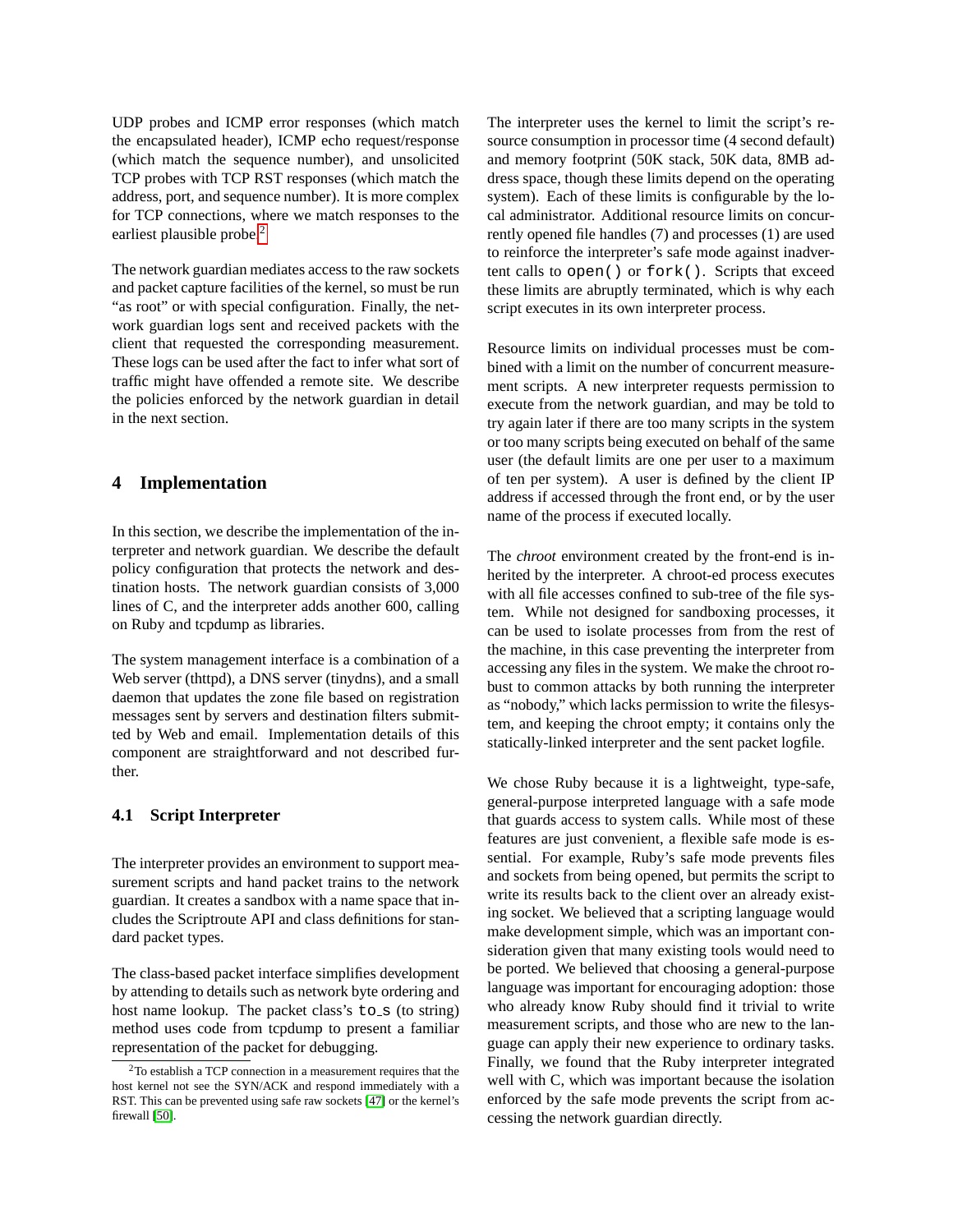| Local Socket (Send-train API) |                          |
|-------------------------------|--------------------------|
|                               |                          |
| Well-formedness Filter        |                          |
| Source Policy Filter          |                          |
| Destination Policy Filter     |                          |
| Sanitizer                     | Sent & Recv'd Packet Log |
| Rate Limiter                  | Expectations             |
| Raw socket                    | libpcap                  |
|                               |                          |

<span id="page-8-1"></span>Operating system network stack

Figure 5: Architecture of the network guardian. At left is the downward path probes take out to the network; right is the upward path packets take back. On Planetlab, the raw socket and libpcap interfaces are replaced by safe raw sockets [\[47\]](#page-13-20).

## <span id="page-8-0"></span>**4.2 Network Guardian**

The network guardian is responsible for protecting the network and destination hosts by applying policy checks before traffic is sent. It is the only component that requires special privilege to read and write a raw socket. It provides this packet generation service using the Sendtrain API to interpreters (or any other process) on the local machine. The architecture of the network guardian is shown in Figure [5.](#page-8-1) We describe the components in the order they are visited by a measurement.

The network guardian accepts TCP socket connections on the localhost address from the interpreter. Listening only to localhost allows the network guardian to operate on behalf of local processes without providing remote service, adding a small measure of security. The interface across this socket is text-based for extensibility and ease of debugging. However, binary packets must be encoded to be transferred across a text-based interface; we chose base64 encoding, a method commonly used for encoding MIME attachments.

Packets face a series of verification steps. First, they are checked for integrity and that the reflector can recognize likely responses to the probe. For example, this verifies the packet has sufficient length for its headers and is of a known protocol.

Second, the source's filter is applied. The administrator of the Scriptroute server has discretion over what traffic should be generated, and can decide what packets can be sent. The default source filters remove broadcast and multicast packets, IP fragments, ICMP error messages, TCP resets, UDP and TCP traffic to "priviledged" ports (those below 1024) other than 80 (HTTP) and 53 (DNS), and traffic to the local host and subnet.

| <b>Bucket</b>          | Recharge rate | Burst size |
|------------------------|---------------|------------|
| <b>Measurement SYN</b> | 1 packet/s    | 4 packets  |
| Destination I          | 1 Kbytes/s    | 8 Kbytes   |
| Destination II         | 3 packet/s    | 10 packets |
| Source                 | 3 Kbytes/s    | 100 Kbytes |

<span id="page-8-2"></span>Table 3: Default rate limit parameters: each can be adjusted by the local administrator. The source and destination rate limits are shared by all measurements, while the SYN limit applies to each measurement.

Third, the destination policy is applied. The network guardian executes a lookup on the destination address in the policy subtree of the DNS described in Section [3.1.](#page-4-2) A filter may be stored (as a TXT record and in BPF [\[38\]](#page-13-25) format) under the destination's address. If no entry exists for that destination, no additional filters are applied. The filter is cached for five minutes, but if the DNS server is unreachable, the previously cached entry is used.

Fourth, packets are "sanitized" by setting the source address to that of the local machine and setting the source port, if UDP or TCP, to one owned by the network guardian. This prevents harmful interactions with other traffic on the same machine and provides accountability by avoiding source spoofing. The packet is then checksummed.

As a final step, the probes are scheduled to be sent by passing them through a series of rate-limiting token buckets. The default burst size (bucket depth) and recharge rate parameters of these buckets are shown in Table [3.](#page-8-2) If the packet is a TCP SYN, it is passed through a per-experiment rate-limiter that is intended to prevent SYN flooding attacks. Next, the packet passes through per-destination limiting to prevent flooding attacks. The first per-destination limit is on the rate of traffic in bytes to prevent bandwidth-consuming flooding attacks. The second limit is on the rate of packets sent, because a packet represents some overhead at the destination, possibly involving application-layer processing. The final rate limiter prevents excessive bandwidth consumption at the source.

When probes are sent, "expectation" state is created, representing the set of possible responses to associate with the probe. For example, sending an ICMP echo request creates the expectation of either an ICMP echo response or an ICMP error message. These expectations filter the packets read from libpcap – preventing unrelated traffic from escaping to measurement scripts – and match responses with probes, simplifying tool development.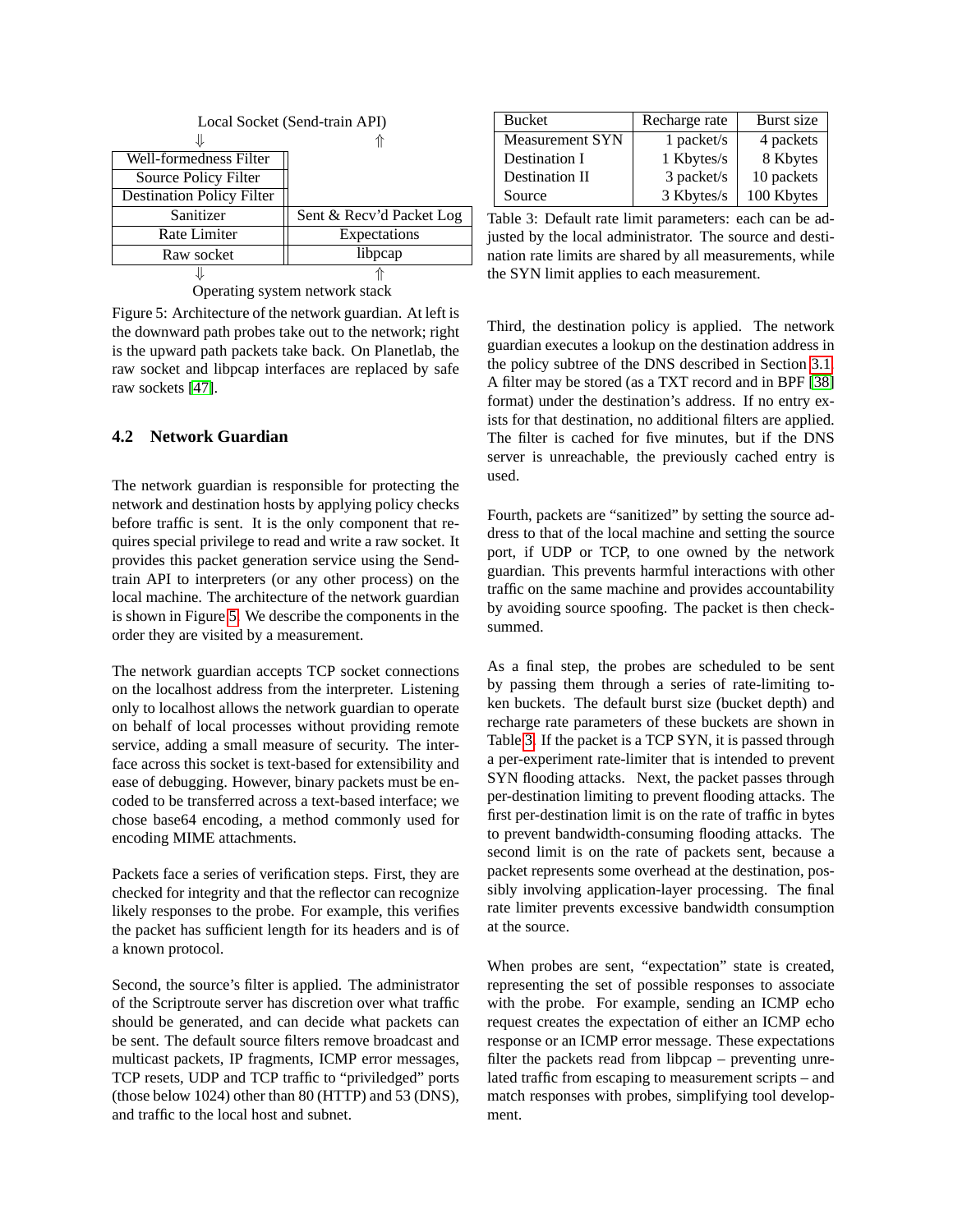Matched probes and responses with their timestamps, or sent probes that received no response after a timeout period, constitute the response to the Send-train API. The reflector logs each probe/response pair before returning it to the interpreter, ending with the status message "done."

## <span id="page-9-1"></span>**5 Evaluation**

Applications are the key to evaluating Scriptroute. That is, the most important evaluation questions are: what new measurements does Scriptroute enable, how readily can they be expressed, and how efficiently are they run? To begin to answer these questions, we used Scriptroute for two case studies. First, we use Scriptroute to implement a new debugging tool, "reverse path tree" (RPT), that gathers and summarizes network routes towards a target. Second, we use Scriptroute to gather a dataset suitable for assessing the merits of Global Network Positioning (GNP), a newly proposed Internet distance prediction technique. Both of these case studies were undertaken primarily for the purpose of evaluating the capabilities of Scriptroute. At the same time, both represent real tasks that could not be accomplished without access to many measurement vantage points.

#### <span id="page-9-0"></span>**5.1 Reverse Path Tree (RPT)**

By "reverse path tree" we mean the tree of routes that are used to reach a specific host from other locations on the Internet, as opposed to paths from that host outwards to other locations that are provided by regular traceroute. The reverse path tree summarizes how a host is reached from the rest of the Internet, and it can only be generated with the help of remote hosts. It generalizes the practice of ISPs manually using a remote traceroute server to check connectivity and routing to themselves.

The Scriptroute-based RPT discovery tool proceeds in two logical steps: tracing the routes from as many servers as possible to the destination; and merging them with IP alias resolution to recognize interface IP addresses that belong to the same router [\[20,](#page-12-0) [53\]](#page-13-0). Scriptroute provides the opportunity to reduce the amount of traffic needed to construct the tree by recognizing segments that have already been traversed on-line. In contrast, assembling a tree from standard traceroutes would probe routers close to the destination repeatedly. We do this by embedding a list of previously observed IP addresses in the measurement script, having the script terminate when it reaches a part of the tree that has already been mapped, and mapping from different servers

|                          | Component |                          |  |
|--------------------------|-----------|--------------------------|--|
| Traceroute (shipped)     |           | 33 lines                 |  |
| Alias res. (interpreted) |           | 137 lines                |  |
| Alias res. (client)      |           | 50 lines                 |  |
| Tree analysis (client)   |           | 148 lines                |  |
| Overall                  |           | 318 lines                |  |
| Phase                    | Execution |                          |  |
| Traceroute               |           | 195 packets / 1min 20sec |  |
| Alias resolution         |           | 102 packets / 3min 36sec |  |

<span id="page-9-2"></span>Table 4: Reverse path tree (RPT) code and runtime statistics. Components are "shipped" to remote Scriptroute servers, "interpreted" by the local Scriptroute server, or executed as part of the "client's" analysis

sequentially. This reduction allows the system to scale without loading the network. We also note that alias resolution is run on the local Scriptroute daemon. It does not need to be distributed because it measures endpoint rather than path properties.

A sample tree mapped by RPT to one of our hosts is shown in Figures [6](#page-10-0) and [7.](#page-10-1) Already we can see that Scriptroute deployment on PlanetLab provides a rich enough set of servers to construct a useful tree. Code size and runtime statistics for the RPT tool are given in Table [4.](#page-9-2) Code size shows the number of lines of code at the client and shipped to Scriptroute servers. The number of packets includes only measurement traffic, and the execution time for each phase is given. These phases could be overlapped, but performance is already adequate for the task. We can see that both client and server code is small; the choice of a scripting language for constructing tools appears worthwhile. Further, Scriptroute supports a useful measurement task despite the rate limits imposed for security.

We expect RPT to serve as a foundation for future tools to infer the location of performance problems by observing which parts of the tree are shared between Scriptroute servers. For example, Scriptroute could be used to measure loss between each server and a destination, as well as trace the tree. Techniques such as [\[35,](#page-13-1) [42\]](#page-13-26) could then be used to pinpoint lossy segments.

#### **5.2 Validating GNP**

To demonstrate the value of Scriptroute for network measurement research, we undertook to validate claims for Global Network Positioning (GNP) [\[40\]](#page-13-10), a recently proposed technique for estimating Internet latency between points. GNP estimates latency using multidimensional mappings derived from measurements between each point and special landmarks. The details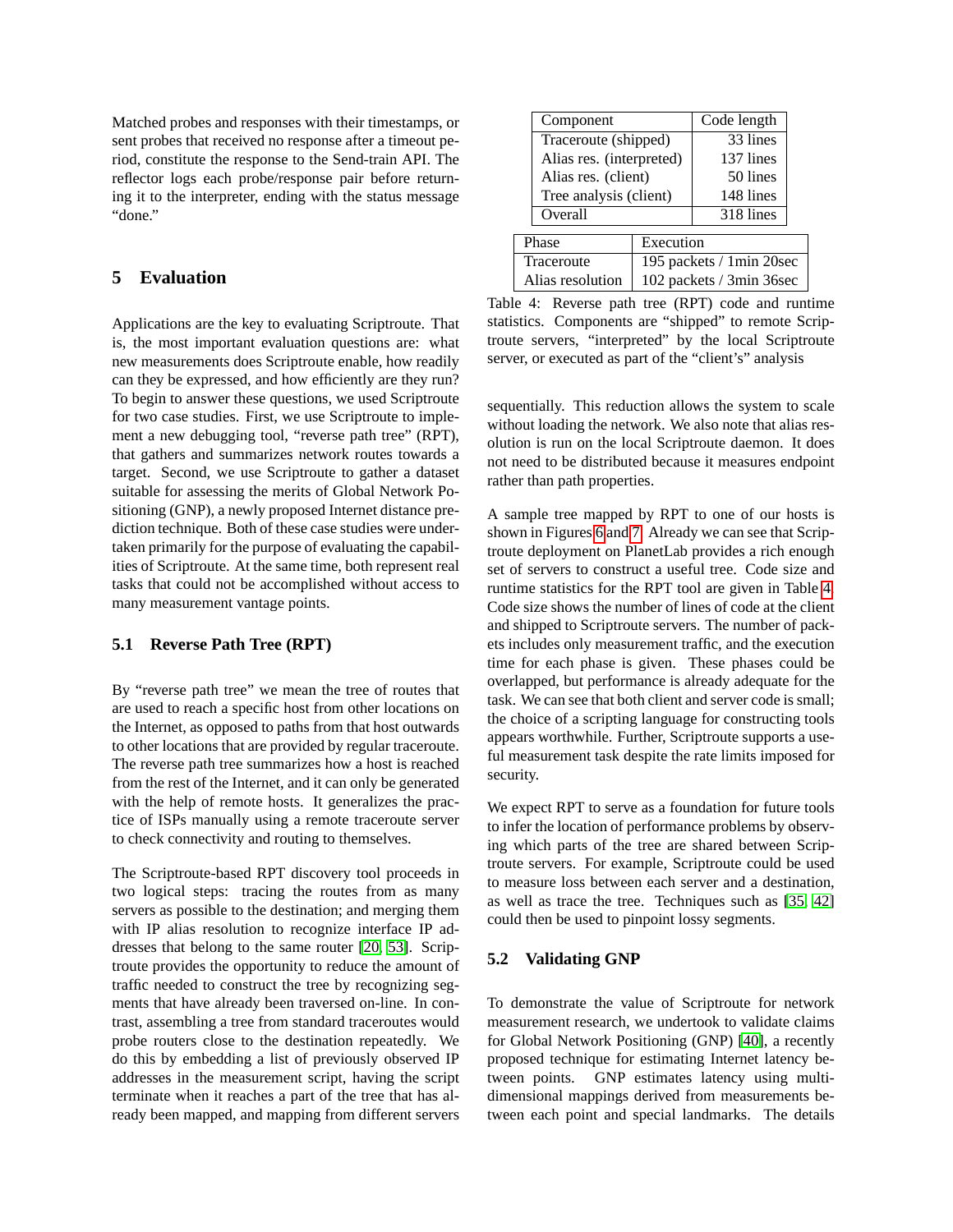

<span id="page-10-0"></span>Figure 6: An excerpt from a reverse path tree measured by Scriptroute. Line thickness represents the number of paths that traverse the link. Aliases are listed together. Most of the tree is to the right and above: this is the neighborhood of the root. Those IP addresses listed with '+' are unresponsive successors of an IP address.



<span id="page-10-1"></span>Figure 7: The complete reverse path tree, of which Figure [6](#page-10-0) is an excerpt. This overall view shows the detail available by combining many vantage points.

of GNP itself are unimportant for this paper; our aim is simply to demonstrate the utility and scalability of Scriptroute by repeating a real experiment. For this analysis, we require a dataset consisting of measured latencies between Scriptroute servers and many Internet hosts. These measurements can then be compared against GNP-derived estimates. The GNP study required the authors to obtain accounts on 19 machines distributed around the globe – we would like to make this sort of measurement study nearly trivial.

As input to the GNP analysis tool, we gathered a set of latency measurements from 31 Scriptroute servers as vantage points and roughly 3200 other Internet hosts from a previously selected database. This is actually a considerably larger dataset than that used in [\[40\]](#page-13-10). Each Scriptroute script pinged a random selection of ten hosts at a time and returned the minimum round trip latency to the client. Each host was pinged 15 times, rather than 220 as in [\[40\]](#page-13-10).

We used these latency measurements as a dataset to evaluate the accuracy of GNP estimates. Fifteen Scriptroute servers are designated as landmarks, and we use the GNP analysis tool to compare GNP estimates to mea-



<span id="page-10-2"></span>Figure 8: Relative error distribution of GNP.

sured latencies between the non-landmark Scriptroute servers and the hosts. In Figure [8,](#page-10-2) we plot both our results for the cumulative distribution of relative error (as defined in [\[40\]](#page-13-10)) and the results from the data set used in [\[40\]](#page-13-10). We find a slightly higher relative error, but on the whole the results are comparable, despite our lack of tuning.

This experiment highlights the capabilities of Scriptroute as a tool for gathering network performance data. The code size for the client and server scripts is given

| Component             | Code Length        |
|-----------------------|--------------------|
| Ping sweep (shipped)  | 33 lines           |
| Analysis (client)     | 55 lines           |
| Ping packets          | 60K per server     |
|                       | 1.8M overall       |
| <b>Execution time</b> | 2 hours 30 minutes |
|                       | (in parallel)      |

<span id="page-10-3"></span>Table 5: GNP dataset collector statistics.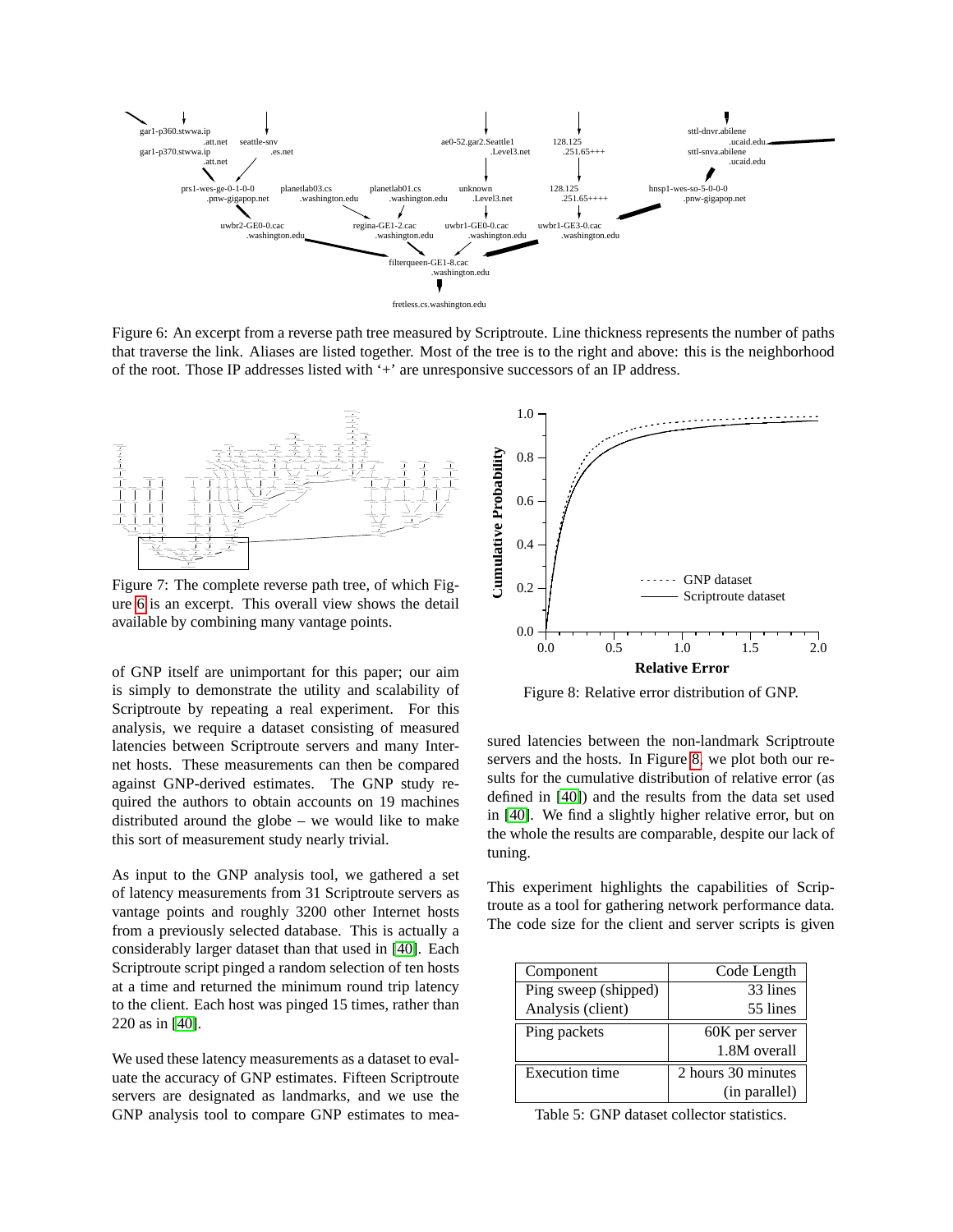in Table [5,](#page-10-3) along with the run time and packet counts as before. We see that the experiment scripts again are very small and run relatively quickly. Similar datasets could be gathered for other experiments, such as checking the latency savings of Detour paths in RON [\[3,](#page-12-1) [51\]](#page-13-3).

### **6 Related Work**

We describe existing distributed network measurement and debugging systems classified by whether they support unauthenticated clients, as this is a key feature of our design. We then describe safe local interfaces for network measurement that share attributes of the Scriptroute software architecture.

### **6.1 Unauthenticated Systems**

Unauthenticated systems are often provided to aid in network debugging. Such debugging infrastructure includes public looking-glass servers, which show BGP configuration, and public traceroute servers, which show the path to an arbitrary destination. They are widely deployed: in the Rocketfuel project, traceroute servers represented over 700 vantage points in the network [\[53\]](#page-13-0). Such servers are inflexible: only a few measurements are supported, optimizations such as those we used in Section [5.1](#page-9-0) are unavailable, and modifications to use lessfiltered protocols [\[39,](#page-13-27) [56\]](#page-13-14) or different logic are impossible. These servers are often tedious to use cooperatively: they may come and go faster than Web directories can be updated, and often use distinct interfaces. Scriptroute was designed to address these problems while building on the successes of these unauthenticated systems.

#### **6.2 Authenticated Systems**

Systems for network research, including Netbed (formerly emulab) [\[57\]](#page-13-28), NIMI [\[45\]](#page-13-4), Surveyor [\[30\]](#page-13-29), IPMA [\[24\]](#page-12-21), AMP [\[1\]](#page-12-22), and RON [\[3\]](#page-12-1). From our perspective, these systems are similar, so we describe the most established one, NIMI. The National Internet Measurement Infrastructure (NIMI) is a research platform for distributed network measurement. Their design focus was on scalability and security, and a goal of their project was to support standardized network metrics from the IETF's IPPM working group [\[46\]](#page-13-30).

NIMI, and the Network Probe Daemon upon which it is based, have similar goals as Scriptroute but different approaches. The NIMI approach to security is one of a closed system of trusted users who authenticate themselves, communicate using an encrypted protocol, and run standardized measurement tools. The Scriptroute approach, in contrast, is to permit any user to connect and run arbitrary measurement scripts, so long as the generated traffic conforms to a model of safe traffic.

The most significant advantage that authenticated systems have is that users are assumed to be friendly, which simplifies resource allocation. As an example, storage resources can be allocated to users, allowing measurements to be scheduled and their results stored until the user returns to claim them.

#### **6.3 Extensible Network Measurement**

Safe interfaces for network measurement have generated recent interest. The FLAME project provides a system for passive monitoring of network traffic, using a type-safe language (Cyclone [\[28\]](#page-13-31)) and run-time verification [\[2\]](#page-12-19). FLAME provides extensibility to the monitoring facilities offered by routers, installing code into the operating system kernel.

Two projects support active measurements on a single system using a similar API. The PeriScope [\[22\]](#page-12-23) project provides a kernel API to send groups of ICMP echo requests without returning to user space, which they argue helps accuracy. Pásztor and Veitch [\[43\]](#page-13-32) also separate measurement logic from sending probe packets in different processes, but they do so for precisely scheduled packet transmission using a real time task in RTLinux. Scriptroute complements these systems by providing a layer between scripts and the kernel that can be extended to support these richer interfaces. Scriptroute currently supports raw sockets with libpcap by default, and Scout's safe raw sockets on Planetlab, allowing measurement scripts to transparently take advantage of new host operating system features.

## **7 Conclusions and Future Work**

We have presented the design and implementation of Scriptroute, a new platform that allows ordinary Internet users to make network measurements from remote vantage points. Scriptroute is motivated by the popularity and utility of public traceroute servers. Clients locate servers using the DNS and ship measurement tasks as scripts. This provides the flexibility to implement a variety of non-intrusive tools for measuring path properties and makes it easy to coordinate measurements across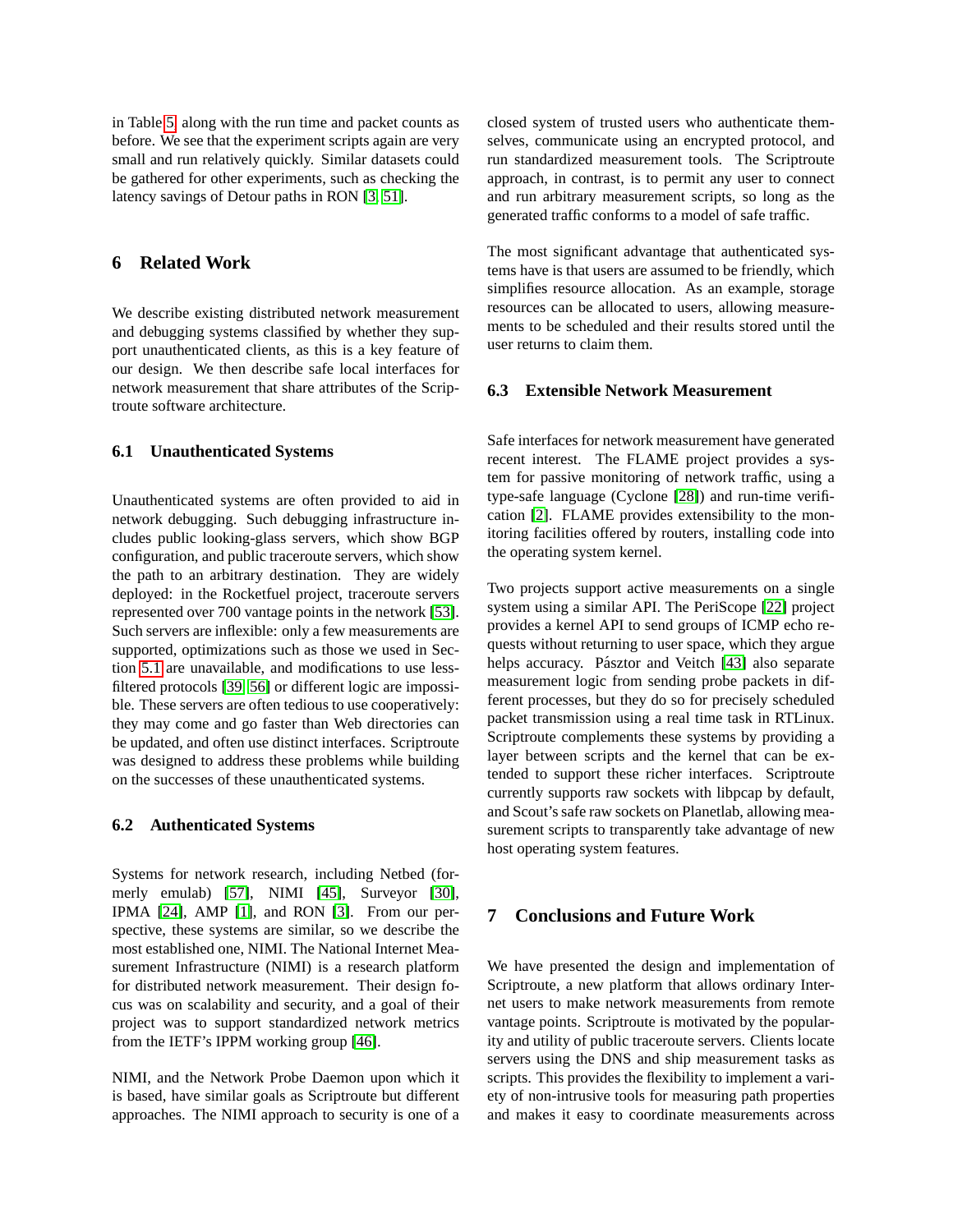servers. To protect servers from abuse, measurement scripts are executed in a resource-limited sandbox controlled by the local administrator. To prevent the system from being used to launch denial-of-service attacks, measurement traffic is checked, rate-limited, and logged for accountability.

The Scriptroute software is publicly available [\[52\]](#page-13-9), including clients and sample measurement scripts, as well as the server and interpreter source. We have deployed servers across the PlanetLab testbed of 42 sites. We have used the resulting system to measure routing trees around a destination and to collect a latency dataset suitable for evaluating Internet distance prediction techniques. Our early experience suggests that the system is quite flexible and useful, despite its security restrictions, and that scripting is an apt choice for expressing and combining measurement tasks.

We view Scriptroute as a work in progress. We believe that Scriptroute shows how a public infrastructure can substantially improve our ability to make safe, flexible network measurements. With experience, we hope to improve the system and better assess our design choices. Some interesting features are not yet implemented, including support for measurements using TCP connections and tools that send responses rather than probes. We also expect our security policies to evolve as we uncover patterns of preferred usage and attempted abuse, and as our model of safe network measurement traffic is broadened with the advent of new tools.

#### **Acknowledgements**

We wish to thank Intel Research for providing access to their PlanetLab resources. Mike Wawrzoniak and Andy Bavier made it possible for Scriptroute to run using PlanetLab's safe raw sockets. Vern Paxson provided helpful comments. We also thank David Richardson, Brent Chun, and Ratul Mahajan.

This work was supported by DARPA under grant no. F30602-00-2-0565.

#### **References**

- <span id="page-12-22"></span>[1] Active Measurement Project. [http://amp.nlanr.](http://amp.nlanr.net/) [net/](http://amp.nlanr.net/).
- <span id="page-12-19"></span>[2] K. G. Anagnostakis, S. Ioannidis, S. Miltchev, and M. Greenwald. Open packet monitoring on FLAME: Safety, performance and applications. In *IFIP Int'l Working Conference on Active Networks (IWAN)*, 2002.
- <span id="page-12-1"></span>[3] D. Anderson, H. Balakrishnan, M. F. Kaashoek, and R. Morris. Resilient overlay networks. In *SOSP*, 2002.
- <span id="page-12-4"></span>[4] J. Bellardo and S. Savage. Measuring packet reordering. In *ACM SIGCOMM Internet Measurement Workshop*, 2002.
- <span id="page-12-3"></span>[5] R. L. Carter and M. E. Crovella. Measuring bottleneck link speed in packet-switched networks. Tech. Rep. TR-96-006, Boston University CS Dept., 1996.
- <span id="page-12-9"></span>[6] R. L. Carter and M. E. Crovella. Dynamic server selection using bandwidth probing in wide-area networks. In *IEEE INFOCOM*, 1997.
- <span id="page-12-18"></span>[7] CERT. TCP SYN flooding and IP spoofing attacks. [http://www.cert.org/advisories/](http://www.cert.org/advisories/CA-1996-21.html) [CA-1996-21.html](http://www.cert.org/advisories/CA-1996-21.html), 1996.
- <span id="page-12-14"></span>[8] CERT. UDP port denial of service attack. [http://www.cert.org/advisories/](http://www.cert.org/advisories/CA-1996-01.html) [CA-1996-01.html](http://www.cert.org/advisories/CA-1996-01.html), 1996.
- <span id="page-12-15"></span>[9] CERT. IP denial of service attacks. [http://www.](http://www.cert.org/advisories/CA-1997-28.html) [cert.org/advisories/CA-1997-28.html](http://www.cert.org/advisories/CA-1997-28.html), 1997.
- <span id="page-12-17"></span>[10] CERT. Smurf IP denial of service attacks. [http://www.cert.org/advisories/](http://www.cert.org/advisories/CA-1998-01.html) [CA-1998-01.html](http://www.cert.org/advisories/CA-1998-01.html), 1998.
- <span id="page-12-13"></span>[11] Cooperative Association for Internet Data Analysis (CAIDA). Internet tools taxonomy. [http://www.](http://www.caida.org/tools/taxonomy/) [caida.org/tools/taxonomy/](http://www.caida.org/tools/taxonomy/), 2002.
- <span id="page-12-16"></span>[12] Cowzilla and P. Dreamer. Puke. [http://www.](http://www.cotse.com/sw/dos/icmp/puke.c) [cotse.com/sw/dos/icmp/puke.c](http://www.cotse.com/sw/dos/icmp/puke.c), 1996.
- <span id="page-12-8"></span>[13] C. Dovrolis, P. Ramanathan, and D. Moore. What do packet dispersion techniques measure? In *IEEE INFO-COM*, 2001.
- <span id="page-12-20"></span>[14] A.B. Downey. trout. [http://rocky.wellesley.](http://rocky.wellesley.edu/downey/trout/) [edu/downey/trout/](http://rocky.wellesley.edu/downey/trout/), 1999.
- <span id="page-12-7"></span>[15] A. B. Downey. Using pathchar to estimate Internet link characteristics. In *ACM SIGCOMM*, 1999.
- <span id="page-12-11"></span>[16] Fyodor. NMAP: The network mapper. [http://www.](http://www.insecure.org/nmap/) [insecure.org/nmap/](http://www.insecure.org/nmap/).
- <span id="page-12-2"></span>[17] E. Gavron. NANOG traceroute. [ftp://ftp.login.](ftp://ftp.login.com/pub/software/traceroute/beta/) [com/pub/software/traceroute/beta/](ftp://ftp.login.com/pub/software/traceroute/beta/).
- <span id="page-12-5"></span>[18] I. Goldberg, D. Wagner, R. Thomas, and E. Brewer. A secure environment for untrusted helper applications. In *USENIX Security Symposium*, 1996.
- <span id="page-12-12"></span>[19] R. Govindan and V. Paxson. Estimating router ICMP generation delays. In *Passive & Active Measurement (PAM)*, 2002.
- <span id="page-12-0"></span>[20] R. Govindan and H. Tangmunarunkit. Heuristics for Internet map discovery. In *IEEE INFOCOM*, 2000.
- <span id="page-12-10"></span>[21] K. P. Gummadi, S. Saroiu, and S. D. Gribble. King: Estimating latency between arbitrary Internet end hosts. In *ACM SIGCOMM Internet Measurement Workshop*, 2002.
- <span id="page-12-23"></span>[22] K. Harfoush, A. Bestavros, and J. Byers. PeriScope: An active measurement API. In *Passive & Active Measurement (PAM)*, 2002.
- <span id="page-12-6"></span>[23] C. Hawblitzel, *et al.* Implementing multiple protection domains in Java. In *USENIX Annual Technical Conference*, 1998.
- <span id="page-12-21"></span>[24] Internet Performance Measurement and Analysis (IPMA) project. <http://www.merit.edu/ipma/>, 2002.